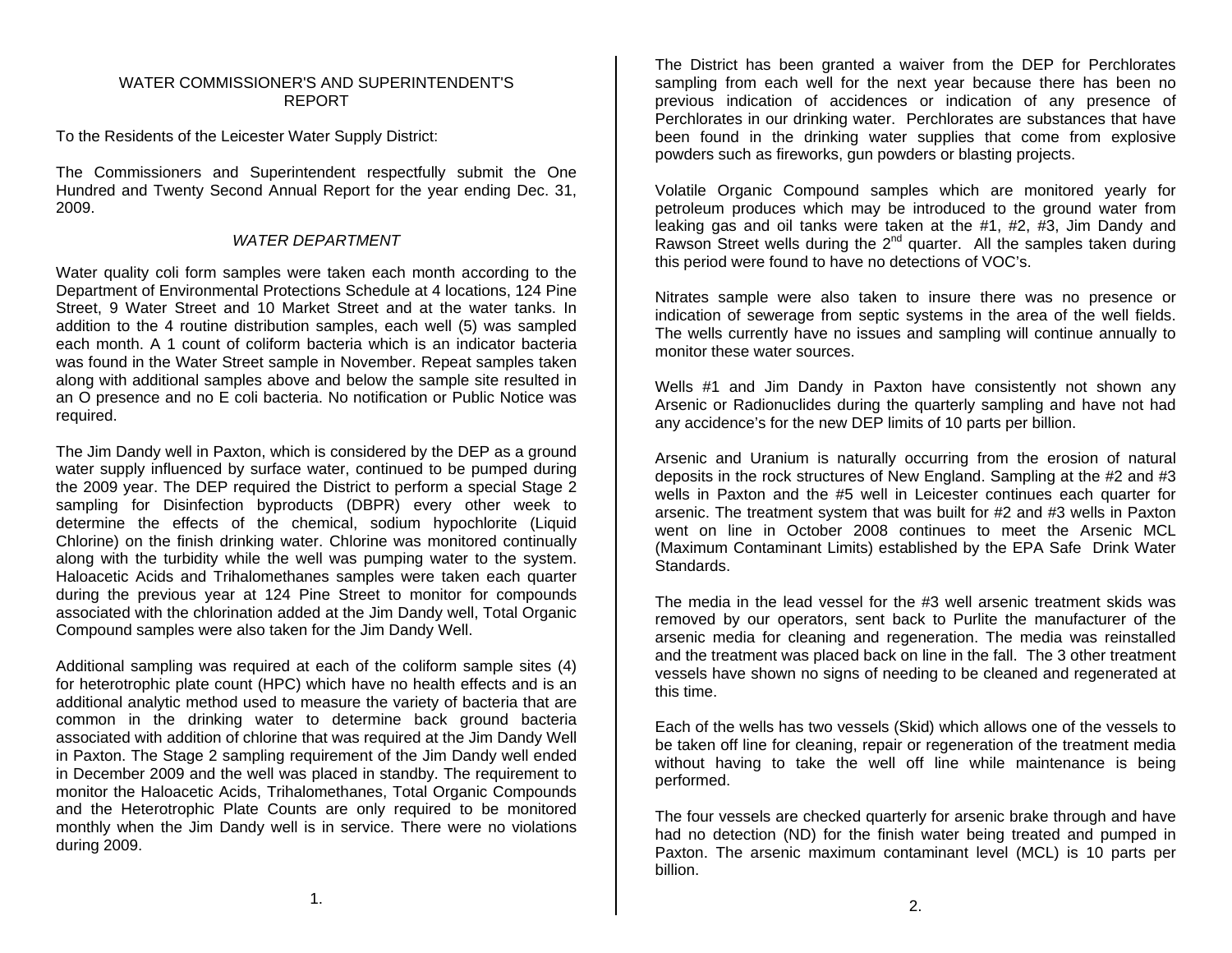Rawson Street #5 well had an arsenic violation during the second quarter April through June 2009. The running annual average was 11 ppb (parts per billion) which exceeded the MCL of 10 ppb. Public notices were sent in July notifying the District of the violation to the Safe Drinking Water Act. The first, third and fourth quarters were below the average of 10 ppb and required no public notification.

The construction of the Arsenic, Uranium and Radon Treatment Plant for the #5 Rawson Street well began in July after a bid protest was resolved with the Attorney Generals Office. The protest was made by the second low bidder for the project protesting inconsistency's in the bid proposal. The Attorney Generals Office found in favor of the District and the contract was awarded to the low bidder RH White of Auburn, Ma.

Completion of the project was scheduled for completed in December but was detained because of programming issues and delivery issues associated with the treatment equipment. The second completion date is scheduled for the end of February.

 An application was submitted to the USDA Rural Development for an additional \$400,000.00 loan to complete the Rawson Street Project. The USDARD approved the loan of \$221,000.00 and a grant of \$179,000.00. The original loan and grant from the US Department of Agriculture Rural Development (USDARD) was applied for in May 2008 for funding of the water treatment plants in Paxton and Leicester. They treatment was required for the removal of the arsenic in the drinking water and was funded with a water loan of \$525,000 and a grant of \$225,000. This allowed the district to fund the projects with a payback up to a 40 year term if they desire with an interest rate around 3.25% in addition to a grant close to 30%. As always there are no penalties for early payoffs if the District chooses.

The new heresy radio read meters have been performing as expected. The meters are read by a lap top computer minimizing the reading process and insuring the readings are not visually miss read or entered incorrectly.

In June 2009, the Ninth Consumer Confidence reports were mailed to the District which included information for the previous year 2008

Each year the Consumer Confidence reports are mailed to the residence of the District by June 30 and include the information about water quality of each source, information about progress the District is making in protecting the sources and pertinent information about treatment along with general district business.

### *SEWER DEPARTMENT*

A 24" effluent bypass line with manholes was installed around Dutton Pond from the discharge stream on District land as required by the USEPA that would allow the District to discharge the treat effluent with a prosperous limit of .20 mg/l. The Commissioners considered this as the most affordable means and the best approach at this time to meet the discharge limits imposed by the EPA

Additional surveying and engineering work was complete for the Dutton Pond Dam which was classified by the Department of Conservation and Recreation as a medium risk dam in 2006. Sherwood Consulting & Design was hired to complete a hydrological study and complete an application to reduce the risk and requirements by the DCR and was successful in aquiring a low hazard statis.. In December 2009 the application was submitted to the DCR to reduce the hazard level to a dam remove permit which would essentially allow the District to maintain the dam as it is without any reconstruction or maintenance. A proposal will be presented at the Annual District Meeting to complete the deregulation process.

The sewer line in Harberton Drive from Warren Ave. to Paxton Street was replaced with an 8" SRD sewer line. The Harberton sewer line has for many years a problem area with back ups and stoppages. The project was completed by the District personnel and EM Thibault of Spencer the hired equipment contractor.

The monthly test results of the daily laboratory analysis have been forwarded to the Department of Environmental Protection (DEP) and the Environmental Protection Agency (EPA) as required. In addition quarterly sampling was conducted to determine the Toxicological for Acute and Chronic species survival of the treated effluent from the WWTP. There wer no exceptions during 2009.

The District currently operates eight (8) Wastewater Pump Stations (WWPS) for the LWSD and three (3) WWPS Pump Stations for the Hillcrest Sewer District. All together at the end of 2009 the District operations include 11 Waste Water Pump Stations, 5 Drinking Water Pump Stations and 3 Drinking Water Booster Stations in addition to the WWTP located on Pine Street.

The Commissioners once again cautioned the residence of the District about sump pumps, roof drains, removing cleanout covers to allow surface water to enter the sanitary sewer or any other means of allowing rain or surface water to be discharged to the sanitary sewer system.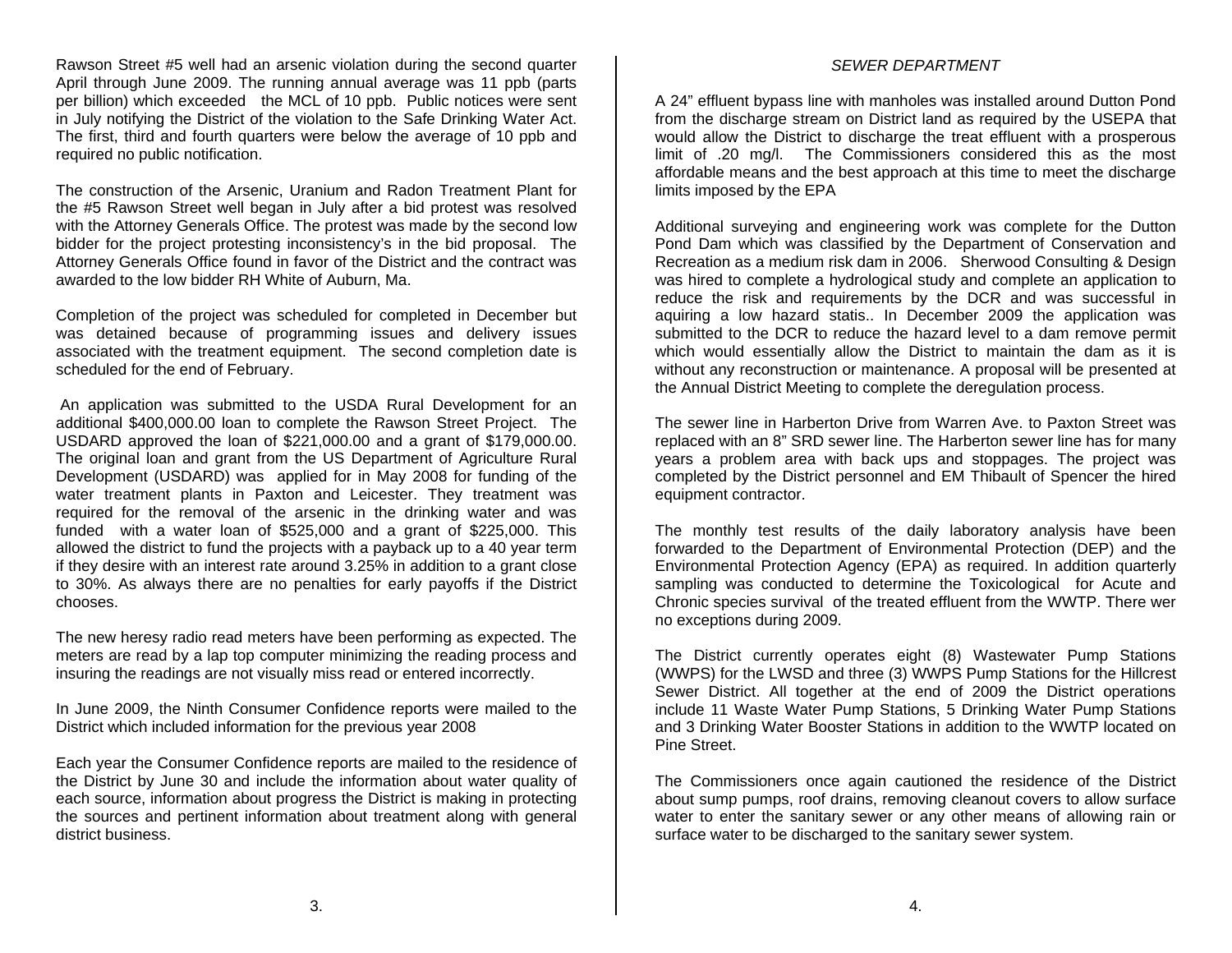District Rules and Regulations read as follows: Article 4 Section 6 Specific Prohibitions: The following discharges are specifically prohibited:

- A. Groundwater, storm water and surface waters, including but not limited to, roof and surface runoff, and subsurface drainage.
- B. No water from pools, reservoirs, or cellars shall be drained into any sanitary sewer either by gravity or pump.

Should your residence be found in violation through random inspections and smoke testing the offender will be given 30 days to correct the violation and will be fined or service discontinued according to the penalty section of the Rules and Regulation.

Copies of the Rules and Regulations are available at the office or can be found on the Districts Web Site at LWSD.Net along with Notices, Applications and other District information.

# **Minutes of the 122nd Annual Meeting Leicester Water Supply District April 28, 2009**

 In accordance with the warrant legally served and posted, the legal voters of the Leicester Water Supply District met in the Leicester Water Supply District Meeting Hall, 124 Pine Street, in the Town of Leicester on Tuesday April 28, 2009 at seven in the evening ( 7:00 pm), to act on the following Articles, via:

The meeting was called to order at 7:00 p.m. by the District Moderator Leonard S. Gabrila. A Quorum was declared with 45 signed in voting residence.

 A Motion was made by the Clerk to dispense with the reading of the Articles as everyone present had a copy of the Warrant. A second was made and voted in the affirmative. None opposed.

ARTICLE 1 A motion to be made to dispense with the reading of the Officers Reports as copies of the 121st Annual Report was present and that the reports of the District Officers are accepted with the exception of any typographical errors. A second was made and voted. None opposed,

The Clerk announced that he had received two letters for the current position for the 3 year term.

Thomas Cote of 39 Pine Street on April 20, 2009 J. Donald Lennerton 9 Rawson Street on April 23, 2009

Both met the 3 day requirement for notice in the Bylaws. Mr. Cote informed the Clerk by letter dated April 26, 2009 of his withdrawal.

ARTICLE 2 Robert F. Wilson nominated J. Donald Lennerton for Water Commissioner for a term of three years. Motion was seconded. Motion was made and seconded that the Clerk cast one ballot J. Donald Lennerton Water Commissioner for a term of three years. None opposed

ARTICLE 3 J. Donald Lennerton made a motion that the District vote to pay the District Officers as follows for the fiscal year beginning July 1, 2008.

| Commissioner Chairman       | 2,029.00 |
|-----------------------------|----------|
| 2 other Commissioners, each | 1,760.00 |
| Moderator                   | 137.50   |
| Clerk                       | 302.50   |
| <b>TOTAL</b>                | 5,989.00 |

A second was made and voted. The Commissioners announced that this article was level funded.

ARTICLE 4 Frank W. Lyon, Supt. Made the motion that the District vote to raise and appropriate the following sums of money to defray the expenses of the District for the fiscal year beginning July 1, 2009.

| Water Maintenance (RP \$310,254.29)(TAF \$16,483.80)\$ 326,738.09 |             |
|-------------------------------------------------------------------|-------------|
| Sewer Maintenance(RP\$388,183.28)(TAF\$3,754.8                    | 391,938.09  |
|                                                                   | 17,211.00   |
|                                                                   | 6,728.03    |
| (RP Raise and Appropriate - TAF Transfer from Available Funds)    |             |
|                                                                   | 742,615.21  |
|                                                                   |             |
| To transfer from Available funds for loan pay off State House     |             |
| Note Issued August 8, 2000 Principal \$45,000 Interest \$         | 2,443.75    |
|                                                                   | \$47,443.75 |
|                                                                   |             |
| To transfer from Available funds to the Capital                   |             |
|                                                                   | 50.000.00   |
|                                                                   |             |
| To transfer from the                                              |             |
| Rawson, Holcomb, Utica and Breezy Green Lateral Account           |             |
|                                                                   | 13,750.00   |
|                                                                   | 5,,000.00   |
|                                                                   | 9,250.00    |
| $\sim$ $\sim$                                                     |             |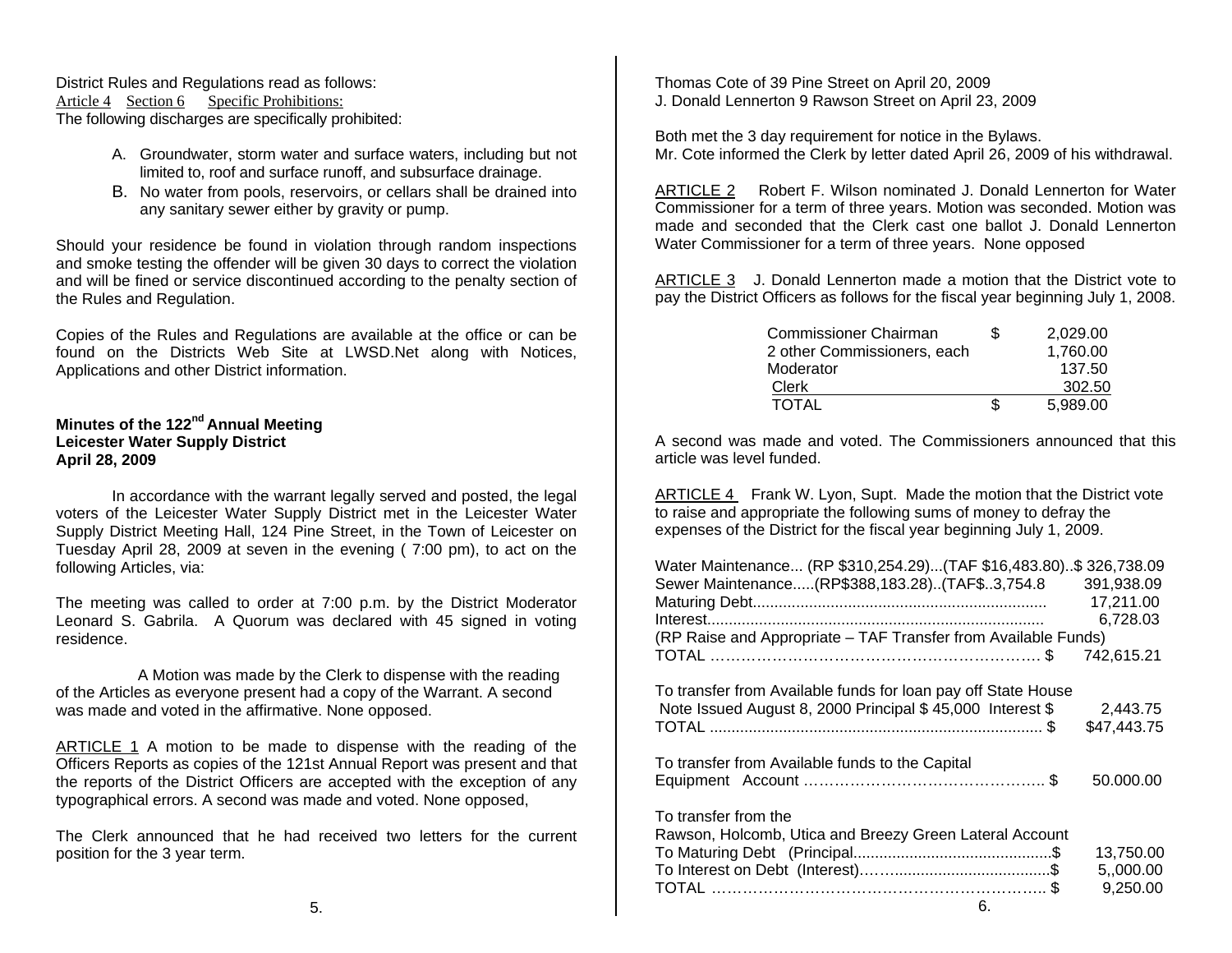|   |   | To transfer from the |  |
|---|---|----------------------|--|
| . | . |                      |  |

| Waite Street, Massasoit, Rural, Chapel Sewer Lateral Account |           |
|--------------------------------------------------------------|-----------|
|                                                              |           |
|                                                              | 33.184.07 |
|                                                              | 64.018.07 |

To transfer from the

| Lake Sargent Drive / Paxton Street Sewer Lateral Account |           |
|----------------------------------------------------------|-----------|
|                                                          | 9.460.00  |
|                                                          | 10.406.00 |
|                                                          | 19.866.00 |

To transfer from the

| Mannville Street Sewer Lateral Account |  |
|----------------------------------------|--|
|                                        |  |
|                                        |  |
|                                        |  |

To transfer from the

| Route 9 West Sewer Lateral Account |            |
|------------------------------------|------------|
|                                    |            |
|                                    | 83.830.77  |
|                                    | 168.508.77 |

The motion was seconded and voted: None opposed

ARTICLE 5 J. Donald Lennerton made the motion that the District vote that the District vote to authorize the Treasurer with the approval of the Commissioners to borrow in anticipation of the revenue for the fiscal year beginning July 1, 2009, in accordance with Mass. Gen. Laws, c. 44, sec 4 and Acts in amendment thereon, and including in addition thereto, Chapter 849 of the Acts of 1969, as amended, by issuing a note or notes payable within one year and renew any note or notes as may be given for a period of less than one year.

The motion was seconded and voted unanimously.

ARTICLE 6 Robert F. Wilson moved that the District vote to Passover this article as the current budget amounts were sufficient to complete the current year budget

The motion was seconded and voted unanimously.

ARTICLE 7 J. Donald Lennerton made the motion that the District vote to transfer the sum of Fifty Five Thousand Dollars (\$55,000.00) from Available Funds to replace the sewer line in Harberton Drive

After several questions the motion was seconded and voted: None opposed

The meeting was adjourned at 7:15 p.m. after a motion and a second was made. 15 legal votes attended the meeting

The motion was seconded and voted: None opposed:

ARTICLE 8 Robert F. Wilson move that the District vote to transfer the sum of Four Hundred Fifty Thousand Dollars (\$450,000.00) from Available Funds to the Water and Sewer Stabilization Account.

The Commissioners explained that moving these monies into the water and sewer stabilization accounts it would allow the Commissioners to maintain the current water and sewer rates as they are for a couple years until the economy is better. It would also take a District vote to use these monies.

The motion was seconded and voted: None opposed:

ARTICLE 9 Frank W. Lyon, Supt. moved that the District vote to amend Article 10 voted April 24, 2007 to read as follows, to raise and appropriate by borrowing the sum of ONE MILLION DOLLARS (\$1,000,000.00), to transfer from the Water Development Account the Sum of ONE HUNDRED FIFTY THOUSAND DOLLARS (\$150,000.00), total to appropriate ONE MILLION ONE HUNDRED FIFTY THOUSAND DOLLARS (\$1,150,000.00), to construct two Water Treatment Facilities, (1.) To remove Uranium, Arsenic and Radon from the #5 Rawson Street Well in Leicester and (2.) To remove Arsenic from the #2 and #3 Wells in Paxton as required by the Massachusetts Department of Environmental Protection Consent Order issued on February 4, 2007, and corrective Action Plan submitted on April 5, 2007, to allow the Commissioners to retain a Professional Engineering Consultant to complete said plans and bid documents and to provide construction related engineering services; to further authorize the Treasurer with the approval of the Board of Water Commissioners be and hereby is authorized to borrow at one time or from time to time, a sum of money under the authority of Chapter 44, Section 8, of the General Laws, as amended and to issue notes or bonds of the District there for, each issue of such bonds or notes to be paid in not more than 30 years from its date in accordance with the provisions of said Chapter 44, and that the Board of Water Commissioners be authorized to take all action including but not limited to easements, land taking, grant applications and acceptance, or otherwise necessary to complete said project.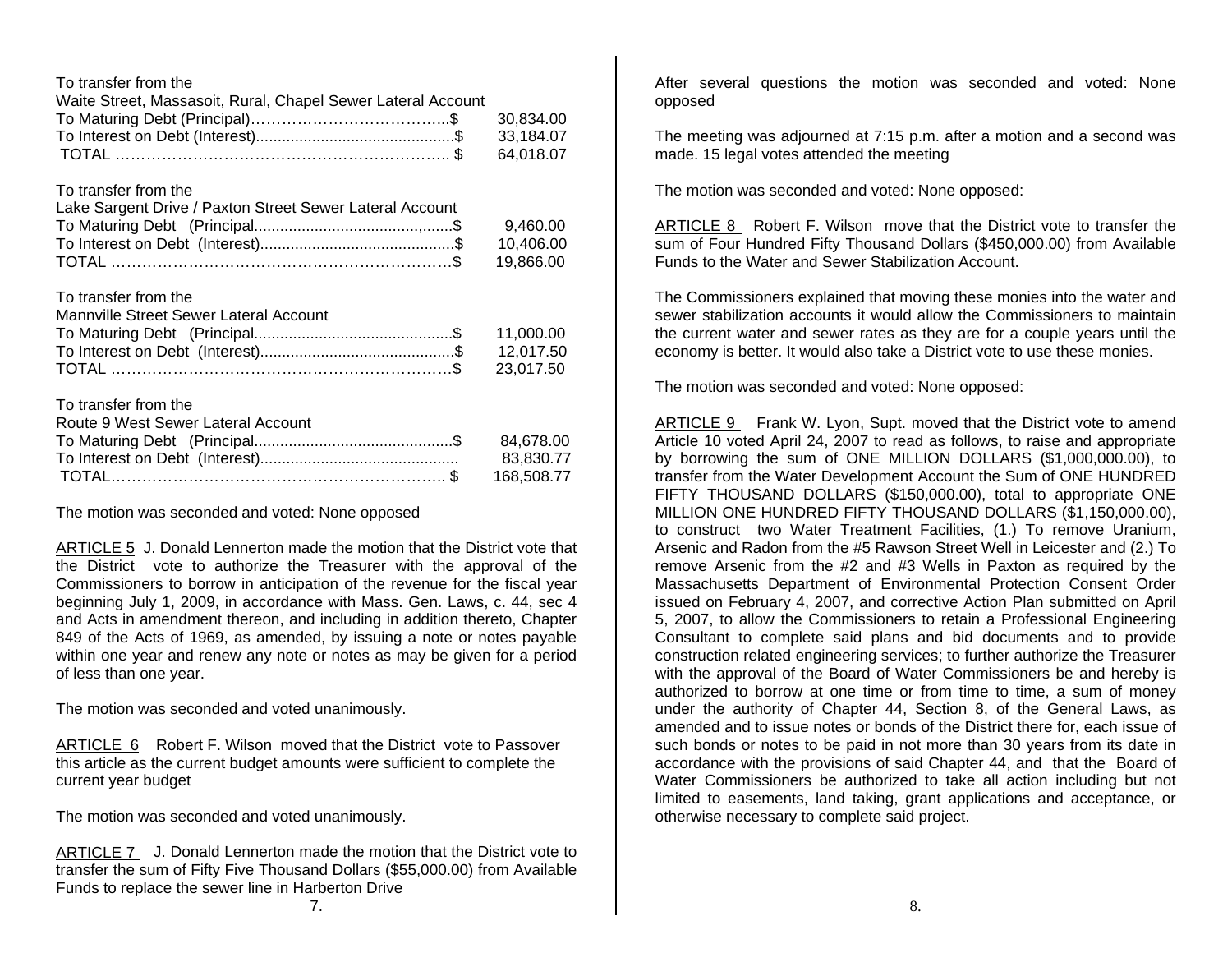tMr. Lyon explained that the two projects that were originally voted were required to be amended as the cost estimates were underestimated and the actual bids received were higher than voted on April 24, 2007. The District also was amending the grant and loan application to the Rural Development to reflect the current bid proposal.

Respectfully submitted,

Frank W. Lyon District Clerk May 4, 2009

#### TREASURER'S REPORT JULY 1, 2008 TO JUNE 30, 2009

#### **RECEIPTS**

| <b>WATER REVENUE</b>                      | \$286,390.40   |
|-------------------------------------------|----------------|
| <b>SEWER REVENUE</b>                      | \$323,615.17   |
| <b>INTEREST INCOME BANK ACCOUNTS</b>      | \$57,860.53    |
| <b>INTEREST SEWER STAB. ACCOUNT</b>       | \$1,314.20     |
| <b>INTEREST BREEZY/RAWSON LATERAL</b>     | \$1,005.09     |
| <b>INTEREST MANNVILLE LATERAL</b>         | \$4,146.61     |
| <b>INTEREST PAXTON/LAKE SARG. LATERAL</b> | \$3,086.56     |
| <b>INTEREST ROUTE 9 LATERAL</b>           | \$10,692.20    |
| <b>INTEREST WAITE/CHAPEL LATERAL</b>      | \$8,553.55     |
| <b>OTHER CHARGES</b>                      | \$24,205.30    |
| <b>WATER CONNECTION FEES</b>              | \$0.00         |
| <b>SEWER CONNECTION FEES</b>              | \$104,022.22   |
| HILLCREST WATER ASSESSMENTS               | \$0.00         |
| HILLCREST SEWER ASSESSMENTS               | \$34,256.00    |
| HILLCREST SEWER INSPECTION FEES           | \$270.00       |
| <b>BETTERMENT COLLECTIONS</b>             | \$242,822.75   |
| <b>BETTERMENT INTEREST</b>                | \$129,121.95   |
| <b>GRANT MONIES</b>                       | \$140.50       |
| <b>MTBE MONIES</b>                        | \$632,633.49   |
| <b>TOTAL RECEIPTS</b>                     | \$1,864,136.52 |
| <b>DISBURSEMENTS</b>                      |                |
| <b>WATER MAINTENANCE</b>                  | \$216,469.58   |
| <b>SEWER MAINTENANCE</b>                  | \$248,660.56   |
| <b>MATURING DEBT</b>                      | \$195,210.77   |
| <b>INTEREST ON DEBT</b>                   | \$156,344.47   |
| WORCESTER COUNTY RETIREMENT               | \$17,266.76    |
| ART #7 4-28-09 HARBERTON SEWER REPL       | \$1,866.48     |
|                                           |                |

| ART #10 4-24-07 WATER TREATMENT PROJ | \$120,648.60   |
|--------------------------------------|----------------|
| ART #7 4-29-08 DUTTON POND BYPASS    | \$35,370.68    |
| TOTAL DISBURSEMENTS                  | \$991,837.90   |
|                                      |                |
| <b>ANALYSIS OF CASH</b>              |                |
| <b>WATER DEVELOPMENT</b>             | \$54,285.00    |
| <b>SEWER DEVELOPMENT</b>             | \$1,893,246.89 |
| WATER & SEWER STABILIZATION          | \$450,000.00   |
| <b>SEWER STABLIZATION</b>            | \$82,074.52    |
| CAPITAL EQUIPMENT ACCOUNT            | \$50,000.00    |
| BREEZY/RAWSON LATERAL                | \$50,567.39    |
| C.W.M.P.                             | \$100.00       |
| DEER POND LATERAL                    | \$53,188.29    |
| MANNVILLE STREET LATERAL             | \$262,023.13   |
| PAXTON/LAKE SARG. LATERAL            | \$184,116.79   |
| <b>ROUTE 9 LATERAL</b>               | \$760,397.07   |
| <b>WAITE/CHAPEL LATERAL</b>          | \$481,896.25   |
| <b>DEPOSIT IN TRANSIT</b>            | \$74,844.00    |
| ART #9 4-27-04 CONSULTING ENG        | \$3,906.94     |
| ART #7 4-29-08 DUTTON POND BYPASS    | \$63,676.04    |
| ART #7 4-28-09 HARBERTON SEWER       |                |
| <b>REPL</b>                          | \$53,133.52    |
| HILLCREST SEWER INSPECTION FEES      | \$270.00       |
| <b>SUB-TOTAL ANALYSIS OF CASH</b>    | \$4,517725.83  |
| <b>SURPLUS REVENUE</b>               | \$1,191,800.00 |
| TOTAL ANALYSIS OF CASH               | \$5,709,525.83 |
| <b>GENERAL DEBT</b>                  |                |
| BREEZY/RAWSON LATERAL                | \$110.000.00   |
| C.W.M.P SERIAL ISSUE                 | \$345,007.00   |
| MANNVILLE STREET LATERAL             | \$253,000.00   |
| PAXTON/LAKE SARGENT LATERAL          | \$208,120.00   |
| <b>ROUTE 9 W LATERAL</b>             | \$2,032,261.00 |
| WAITE/CHAPEL LATERAL                 | \$647,494.00   |
| <b>TOTAL GENERAL DEBT</b>            | \$3,595,882.00 |
| RESPECTFULLY SUBMITTED               |                |
| DEBRA A. WILSON                      |                |
| <b>DISTRICT TREASURER</b>            |                |
|                                      |                |